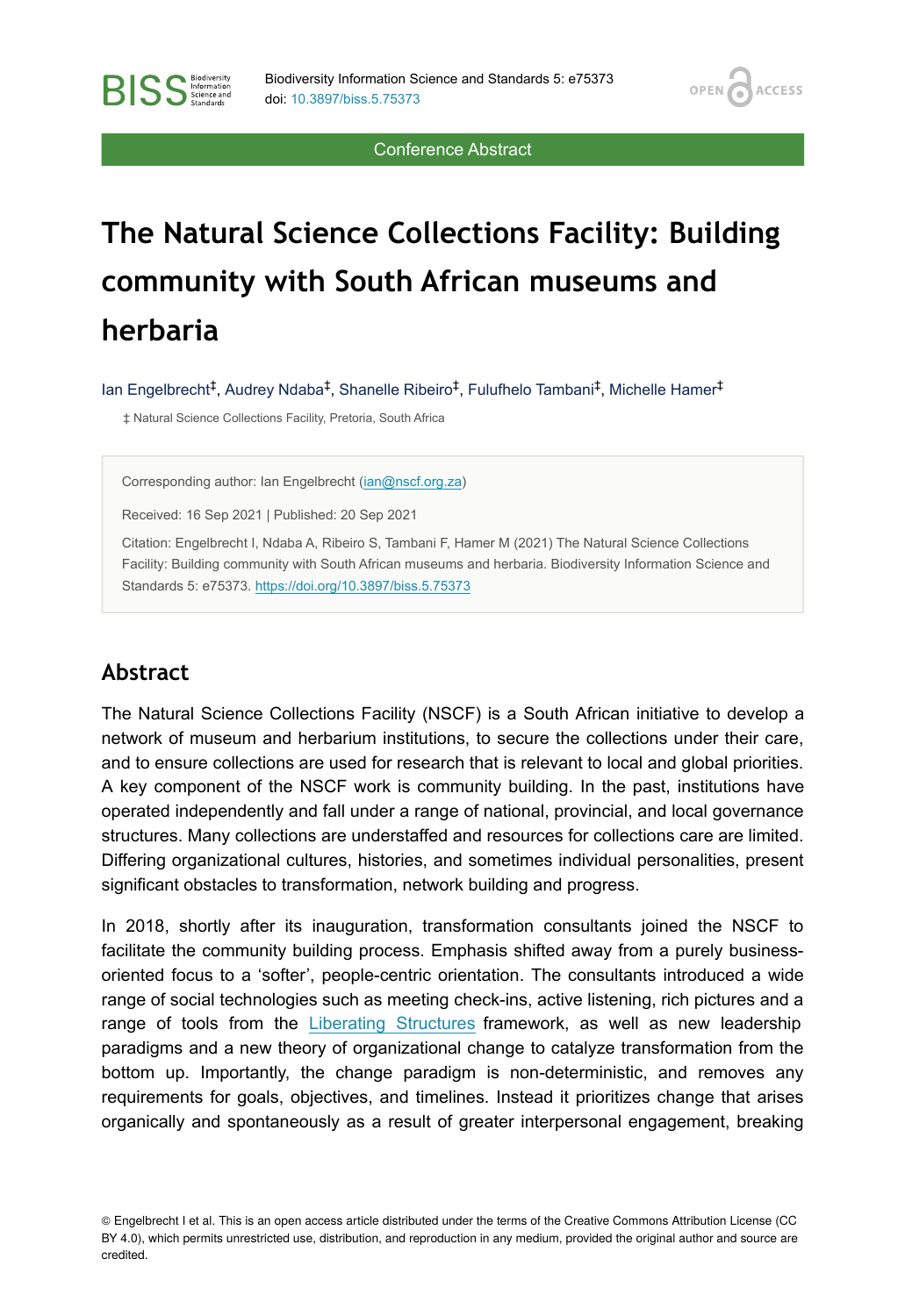down barriers imposed by traditional hierarchy, bringing previously unheard voices to the fore, and engaging deeply with difficult, uncomfortable problems.

Given South Africa's socio-political history, race is one such difficult problem and remains a central topic in this transformation journey. Race-related problems are still deeply entrenched within South African institutions and often reflect historical privilege of whites over people of colour despite extensive equity target-based efforts to address them. The NSCF transformation process has highlighted the importance of confronting these issues, which are often opaque to historically privileged groups within organizations. Given the sensitivity of such issues, processes of engaging with them are deep, must be appropriately contained, and focus on uncovering new insights and illuminating new information or points of view.

The community building process has in many ways been successful. A sense of community and camaraderie has developed amongst a significant portion of staff members in participating institutions and has been evidenced through the support provided to each other during the COVID19 pandemic, extent of engagement in NSCF social media platforms, and the general tone and atmosphere of meetings and workshops. There are still challenges though and some members and sectors in the community remain disengaged. Key lessons have been the importance of having professional consultants to lead community building and transformation initiatives of this scale; the need for people to open their minds and hearts to a transformation process and to expect to have their assumptions, prejudices and standpoints challenged despite the discomfort they may feel; and new understanding of the time and investment needed to truly improve and integrate existing communities and networks.

A key component of the NSCF process has been engaging on matters relating to specimen data, and particularly data sharing. Perspectives within the community vary widely, from those who believe data should be published openly as a matter of obligation, to those who believe that protecting their data is necessary to maintain their competitive advantage within the wider scientific community. It is apparent that many of the concerns around data sharing relate to the lack of skills in museum staff to clean, prepare, and publish their data. Since open data publication is one of the central goals of the NSCF, these are key topics that we return to repeatedly during the transformation process.

This presentation will showcase some of the methodologies, highlights, and challenges of the NSCF community building journey thus far, focusing on issues around data sharing and building the skills needed within the community to manage and publish specimen data effectively. The NSCF initiative is part of the National Research Infrastructure Roadmap funded by the Department of Science and Innovation.

# **Keywords**

community, transformation, race, complex living system